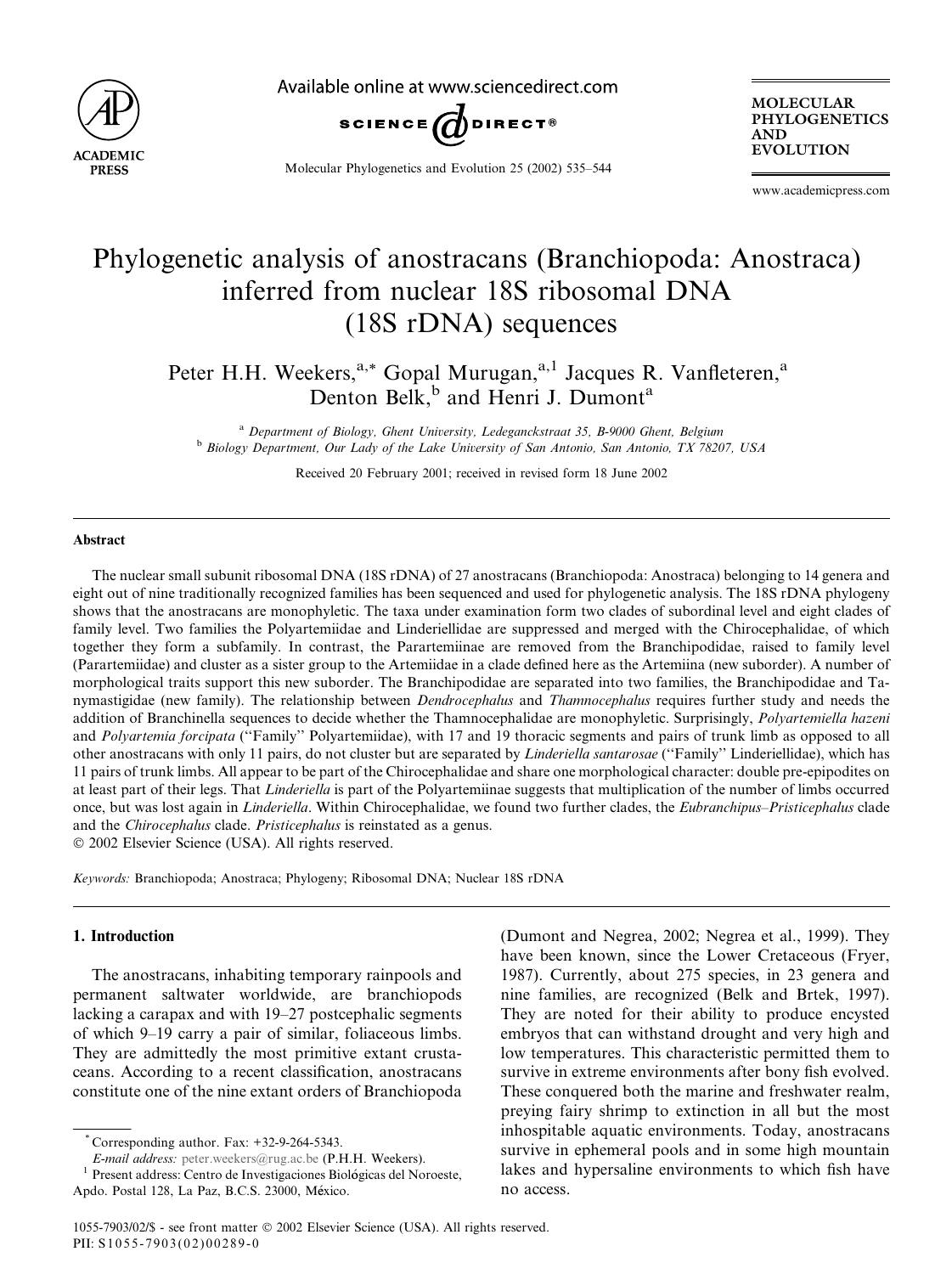Relationships among different groups of Anostraca were first proposed by Daday (1910). Linder (1941) expanded this system to seven families and suggested affinities between them relying heavily on male anatomical features. With the raising to family level of Artemiopsis (Artemiopsidae), and the addition of the Linderiellidae, the total number of families was brought to nine (Brtek, 1997). Also, Dodson and Frey (1991) described taxonomic relationships, based on morphological characters only. Remigio and Hebert (2000) adequately visualized and compared these two conflicting hypotheses (viz. Dodson and Frey, 1991; Linder, 1941) of taxonomic relationships.

Information on phylogenetic relationships among anostracans is fragmentary. The Streptocephalidae have been subjected to a morphological cladistic analysis (Maeda-Martínez et al., 1995; Spicer, 1985) and molecular data have served for identifying and studying the taxonomy and evolutionary relationships within Streptocephalus, based on the nuclear ribosomal 18S DNA (18S rDNA) (Sanoamuang et al., 2000). The 18S ribosomal gene has been used to study general crustacean phylogeny (Spears and Abele, 1997, 1999; Spears et al., 1994) and to elucidate the relationship between branchiopod orders, including the Anostraca (Crease and Taylor, 1998; Spears and Abele, 2000). Recently, phylogenetic analysis was performed on nine anostracans, representing seven ''families,'' using nuclear (D1–D3 region of the 28S rDNA) and mitochondrial (16S rDNA, COI) gene regions (Remigio and Hebert, 2000). It was a reassessment of anostracan relationships, showing that molecular phylogenetic studies are the best approach. Importantly, the Branchipodidae were shown to be represented by two Parartemia species, and not by Branchipus, Branchipodopsis, or other true branchipodids.

It is generally accepted that phylogenetic hypothesis is most convincing when supported by data from other sources. Here, we analyse the 18S rDNA of 27 anostracan species, representing eight out of Brtek's nine families (only Artemiopsidae are lacking). We combine molecular phylogenetic with morphological data to clarify further the familial relationships in anostracans. The Polyartemiidae, with two genera, having 17 or 19 pairs of trunk limbs instead of the usual 11 pairs, are of special interest because the trunk limb number is traditionally considered a primitive character.

## 2. Materials and methods

# 2.1. DNA extraction, PCR amplification, and sequencing reactions

The origin of the samples used in this study is listed in Table 1. Mature animals were collected and washed with sterilized water, followed by a 70% ethanol solution to remove accompanying microorganisms or debris. Muscular tissue was isolated from the thorax and total DNAs were prepared according to the protocol of the Puregene DNA isolation kit type D-5000A (Gentra Systems, BIOzym, Landgraaf, The Netherlands). The complete region of the ribosomal 18S gene was amplified using the polymerase chain reaction (PCR) with Qiagen DNA polymerase (Westburg, Leusden, The Netherlands). Eukaryote-specific primers complementary to the  $5'$ -terminus  $(5'$ -TYCCTGGTTGATYYTGCCAG-3') and the 3'-terminus (5'-TGATCCTTCCGCAGGTTCA CCT-3') were used to amplify the 18S gene (Weekers et al., 1994). PCR amplifications were done using a total volume of 100 µl, containing 1.5 mM MgCl<sub>2</sub>, 0.5 µM of each primer,  $0.2 \text{ mM}$  dNTP mixture, and  $10 \times$  Taq polymerase reaction buffer, and 2.5 U Taq DNA polymerase (Qiagen) was added to each reaction. The samples were covered with two drops of mineral oil and PCR were performed in a Progene thermal cycler (NBS-Techne). Cycling conditions were  $95^{\circ}$ C for 1 min,  $55^{\circ}$ C for 1.5 min, and  $72^{\circ}$ C for 2 min for 30 cycles.

PCR amplification products were treated with shrimp alkaline phosphatase (1  $U/\mu$ l; Amersham, E70092Y) and exonuclease I (10 U/µl; Amersham, E70073Z) for 15 min at 37 °C, followed by 15 min at 80 °C to kill the enzymes. Terminal (see above) and internal primers in conserved regions of the 18S rDNA; 373C, 373, 570C, 570, 1262C, 1262, 1200C, and 1200RE (Weekers et al., 1994) were used for sequencing. DNA fragments were sequenced in both directions using the BigDye technology and the protocol of the ABI Prism BigDye Terminator Cycle Sequencing Ready Reaction Kit (PE Applied Biosystems). The following program was used for all sequencing reactions: 94 °C for 30 s, 50 °C for 15 s, and 60 °C for 4 min for 25 cycles. The resulting products were precipitated by addition of 50  $\mu$ l of 95% ethanol and 2  $\mu$ l of a  $3 M$  sodium acetate solution, pH 4.6 to each tube (20  $\mu$ l). The pellet was rinsed with  $250 \mu$  of 70% ethanol, dried in a Speedvac concentrator, redissolved in loading buffer, and run on 48-cm 4% acrylamide sequencing gels with a Perkin–Elmer ABI Prism 377 DNA sequencer.

#### 2.2. Alignment and phylogenetic analyses

The DNA sequences of the complete 18S gene of all taxa were aligned with CLUSTALW 1.64b (default settings) (Thompson et al., 1994) to create an initial dataset. The alignment of the 18S gene was manually optimized using DCSE 3.4 (Dedicated Comparative Sequence Editor program; De Rijk and De Wachter, 1993) with published 18S rDNA sequences, based on the conservation of both primary sequence data and inferred secondary structure features (Nelles et al., 1984) (the rRNA WWW Server: [http://www-rrna.uia.ac.be/ssu/](http://www-rrna.uia.ac.be/ssu/index.html) [index.html](http://www-rrna.uia.ac.be/ssu/index.html)) (The Ribosomal Database Project: [http://](http://rdp.cme.msu.edu/download/SSU_rRNA/alignments/) [rdp.cme.msu.edu/download/SSU\\_rRNA/alignments/](http://rdp.cme.msu.edu/download/SSU_rRNA/alignments/)).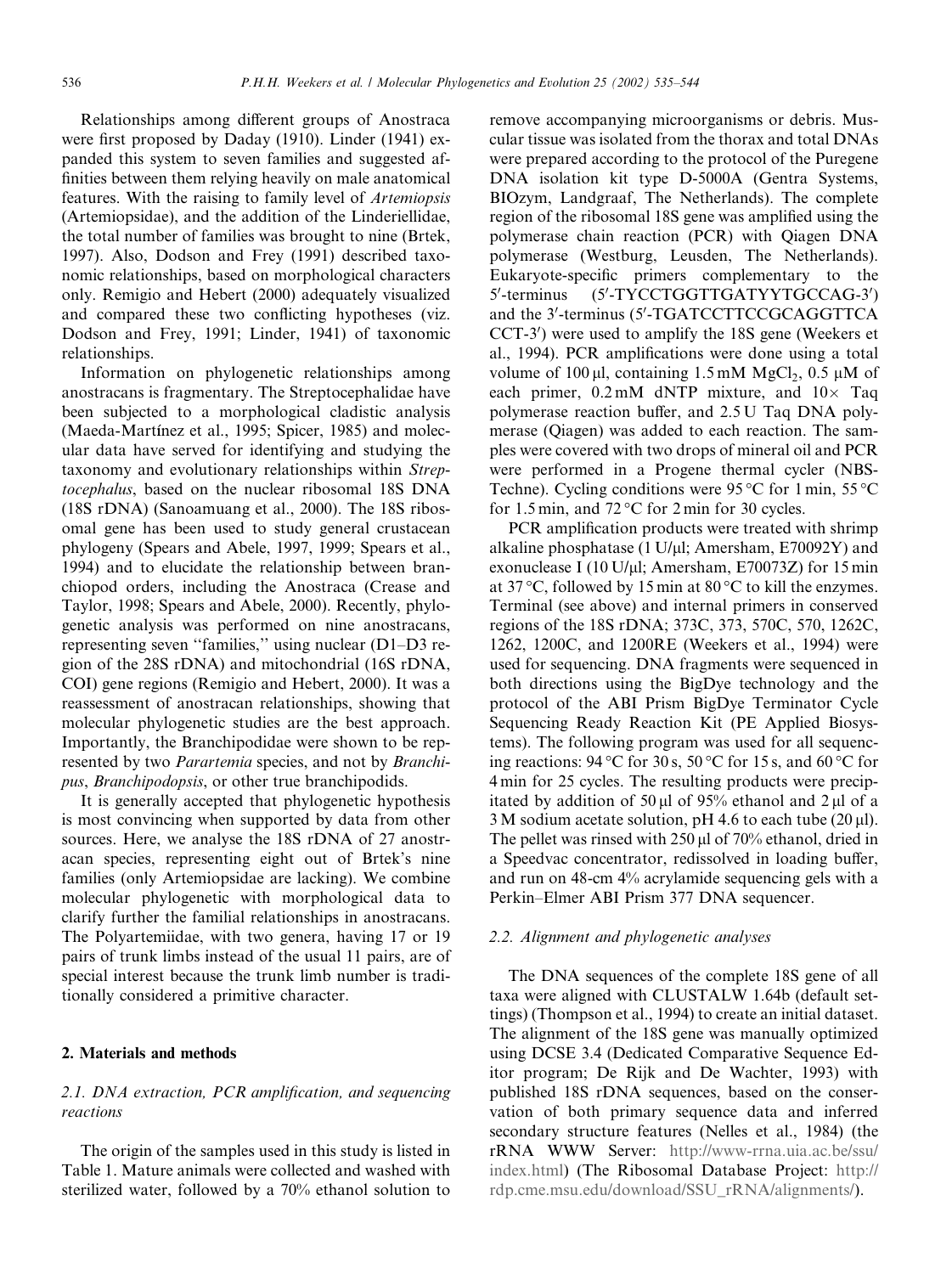Table 1 Information on species analysed in this study

| Order                   | Family                 | Genus/species                            | Geographical origin | Collector's name        | <b>EMBL</b> Accession No. |  |
|-------------------------|------------------------|------------------------------------------|---------------------|-------------------------|---------------------------|--|
| Artemiidae<br>Anostraca |                        | Artemia franciscana                      | <b>USA</b>          | Commercial sample       | AJ238061                  |  |
|                         |                        | Artemia salina                           | N.A.                | <b>EMBL</b> database    | X01723                    |  |
|                         | Parartemiidae          | Parartemia zietziana                     | Australia           | M. Geddes               |                           |  |
|                         | Polyartemiidae         | Polvartemiella hazeni <sup>a</sup>       | <b>USA</b>          | D.J. Taylor             | AJ242656                  |  |
|                         |                        | Polyartemia forcipata                    | Russia              | V. Alekseev             | AJ272325                  |  |
|                         | Linderiellidae         | Linderiella santarosae                   | <b>USA</b>          | D. Belk                 | AJ272326                  |  |
|                         | <b>Branchinectidae</b> | Branchinecta lindahli                    | <b>USA</b>          | A. Maeda-Martínez       | AJ238063                  |  |
|                         |                        | Branchinecta mesovallensis               | <b>USA</b>          | D. Belk                 | AJ238064                  |  |
|                         | Tanymastigidae         | Tanymastix stagnalis                     | Algeria             | G. Mura                 | AJ238065                  |  |
|                         |                        | Tanymastigites perrieri                  | Morocco             | E.M. Khattabi           | AJ238066                  |  |
|                         | Branchipodidae         | Branchipodopsis wolffi                   | South Africa        | M. Hamer                | AJ238067                  |  |
|                         |                        | Branchipus schaefferi                    | Algeria             | L. Beladjal             | AJ238068                  |  |
|                         | Chirocephalidae        | Chirocephalus diaphanus <sup>b</sup>     | Spain               | J. Mertens              | AJ238069                  |  |
|                         |                        | Chirocephalus diaphanus                  | France              | A. Thiéry               | AJ238070                  |  |
|                         |                        | Pristicephalus josephinae <sup>c</sup>   | <b>Belarus</b>      | L.L. Nagorskaja         | AJ238071                  |  |
|                         |                        | Eubranchipus bundyi                      | <b>USA</b>          | D. Belk                 | AJ293893                  |  |
|                         |                        | Eubranchipus serratus                    | <b>USA</b>          | D. Belk                 | AJ293894                  |  |
|                         | Thamnocephalidae       | Thamnocephalus mexicanus                 | Mexico              | A. Maeda-Martinez       | AJ238072                  |  |
|                         |                        | Thamnocephalus platyurus                 | <b>USA</b>          | D. Belk                 | AJ238073                  |  |
|                         |                        | Dendrocephalus brasiliensis <sup>d</sup> | <b>Brazil</b>       | Estacao de Piscicultura | AJ238074                  |  |
|                         |                        |                                          |                     | de Caico (RN)           |                           |  |
|                         | Streptocephalidae      | Streptocephalus proboscideus             | Sudan               | A. Jawahar Ali          | AJ238075                  |  |
|                         |                        | Streptocephalus dichotomus               | India               | N. Munuswamy            | AJ238076                  |  |
|                         |                        | Streptocephalus dorothae                 | Mexico              | A. Maeda-Martinez       | AJ238077                  |  |
|                         |                        | Streptocephalus simplex                  | Yemen               | H.J. Dumont             | AJ238078                  |  |
|                         |                        | Streptocephalus sirindhornae             | Thailand            | L. Sanoamuang           | AJ238079                  |  |
|                         |                        | Streptocephalus spinifer                 | India               | G. Murugan              | AJ238080                  |  |
|                         |                        | Streptocephalus torvicornis              | Spain               | K. Dierckens            | AJ238081                  |  |
| Notostraca              | Lepiduridae            | Lepidurus packardi                       | N.A.                | <b>EMBL</b> database    | L34048                    |  |
| Conchostraca            | Limnadiidae            | Limnadia lenticularis                    | N.A.                | EMBL database           | L81934                    |  |
| Decapoda                | Raninidae              | Raninoides louisianensis                 | N.A.                | <b>EMBL</b> database    | M91060                    |  |
| Decapoda                | Lithodidae             | Oedignathus inermis                      | N.A.                | <b>EMBL</b> database    | Z14062                    |  |

Collector's institutional affiliations are provided in the acknowledgments.

<sup>a</sup> Sample obtained as genomic DNA (gDNA).

 $b$  Cysts from the laboratory collection (Cat. No.: Cd-910801) used to raise a culture.

<sup>c</sup> Formerly known as *Chirocephalus josephinae*, named by Brtek (1966).

<sup>d</sup> Sample received from a fish culture station in Brazil.

First, the likelihood ratio test (LRT) and Akaike Information Criteria (AIC) in MODELTEST 3.06 (Possada amd Crandall, 1998) were used to determine the appropriate substitution model of DNA evolution that best fitted the dataset. For the analysis, four representatives of closely related crustaceans viz. Lepidurus packardi (Notostraca: Lepiduridae), Limnadia lenticularis (Conchostraca: Limnadidae), Raninoides louisianensis (Decapoda: Raninidae), and Oedignathus inermis (Decapoda: Lithodidae) were used as outgroup. The dataset was analysed with the Bayesian inference algorithm (MrBayes; Huelsenbeck, 2000) and the neighborjoining (NJ), maximum-parsimony (MP), and the maximum-likelihood (ML) algorithms in PAUP\* 4.0b8 (Swofford, 1998) to resolve the phylogenetic relationships. Bootstrap analyses were performed to assess the stability of each branch point in the tree and considered as an index of support for a particular clade and not as a statement about the probability in a statistical sense (Hillis and Bull, 1993). The Bayesian method of

phylogenetic inference was used because it provides probability values for each branch and tree, and thus, statistically indicates the reliability of the phylogenetic estimate. Bayesian probabilities and MP and ML bootstrap support values appear to be correlated. Seventy percent bootstrap support corresponds to about 95% confidence (Hillis and Bull, 1993), and for Bayesian probabilities, it is suggested that values above 80% indicate strong branch support (Whittingham et al., 2002). For each dataset, the appropriate DNA evolution model with corresponding nucleotide frequencies, substitution rates and types, and Ti/Tv ratios was determined by MODELTEST 3.06 (Possada amd Crandall, 1998) and used for NJ, MP, and ML algorithms in PAUP\*.

The Bayesian analysis consisted of ML comparisons of trees in which tree topology and ML parameters were permuted using a Markov chain Monte Carlo method and sampled periodically. The sampled trees are considered to be drawn from a posterior probability distribution, and thus, the frequency with which they are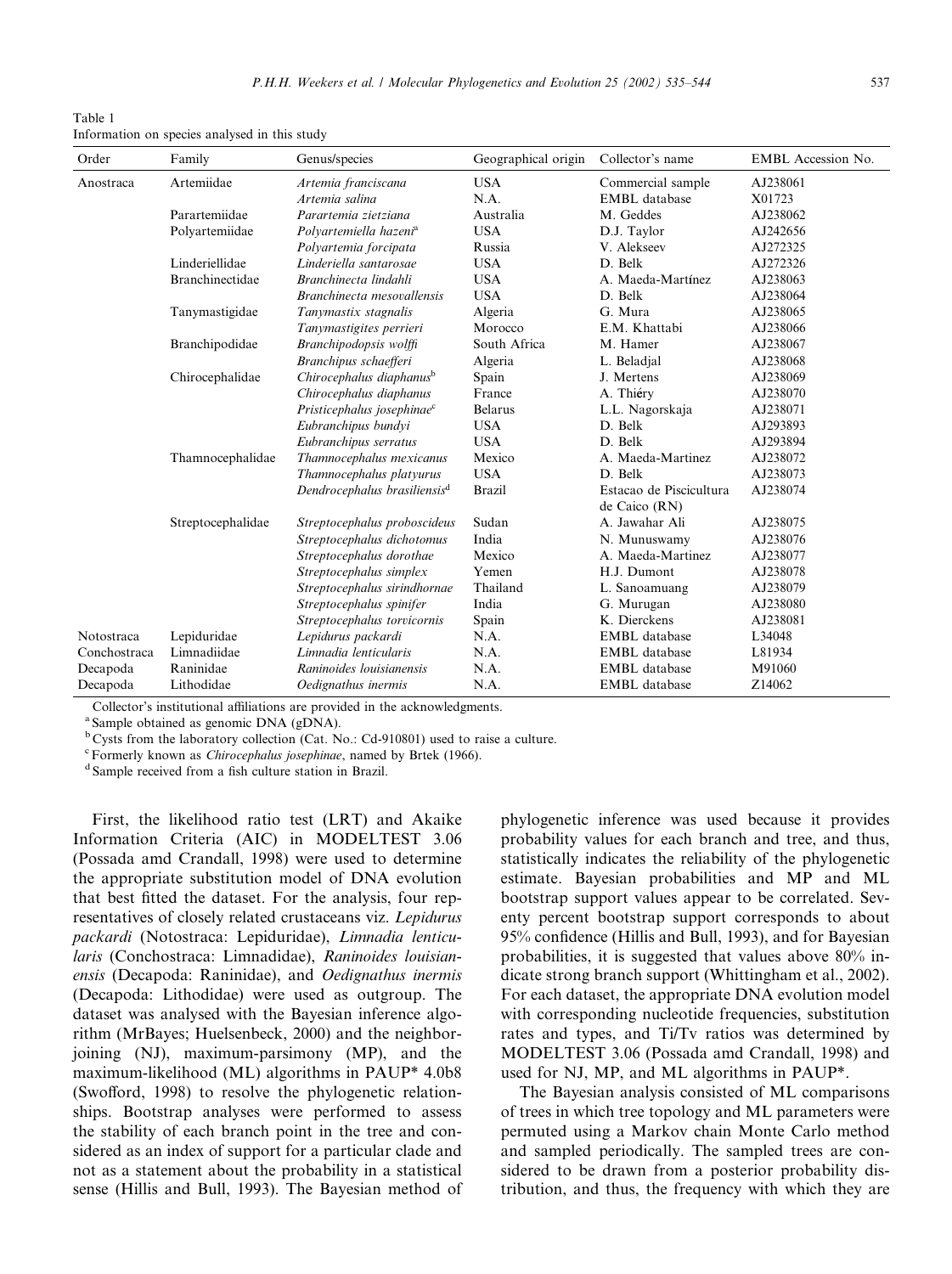sampled indicates their probability. Similarly, the posterior probability of any clade is the sum of posterior probabilities of all trees that contain that clade (Huelsenbeck, 2000). Because examinations of the sequence data with MODELTEST suggested complicated substitution models of DNA evolution, we set the ML parameters in MrBayes according to the specific parameter settings for each dataset. The Markov chain Monte Carlo process was set so that four chains ran simultaneously for 500,000 generations, with trees being sampled every 100 generations for a total of 5000 trees in the initial sample. Variation in the ML scores in the samples was examined by inspecting the MrBayes-logfile and the position (tree number) where the ML scores stopped improving was determined. The portion of trees before the position (tree number) where the ML score stopped improving was discarded and the posterior probability of the phylogeny and its branches was determined for all trees having the same lowest ML scores.

Minimum-evolution analysis was performed with PAUP\* by application of the selected ML substitution model to the NJ algorithm. The nonparametric-bootstrap analysis used 1000 replicates to assess the reliability of individual branches in the phylogenetic tree (Felsenstein, 1985).

Equally weighted MP analyses was performed with PAUP\*. Heuristic search settings were: stepwise taxon addition, tree bisection-reconnection branch swapping, multiple trees retained, no steepest descent, rearrangements limited to 10,000,000, and accelerated transformation. The nonparametric-bootstrap analysis used 1000 replicates to assess the reliability of individual branches in the phylogenetic tree, obtained by heuristic search with stepwise sequence addition (Felsenstein, 1985). A consistency index (CI) (Klug and Farris, 1969), retention index (RI), and rescaled consistency index (RC) (Farris, 1989) were computed to estimate the amount of phylogenetic signal available for parsimony analysis.

For ML analysis, the substitution model of DNA evolution with corresponding parameters that best fitted the data was determined by the likelihood ratio test (LRT) and the Akaike Information Criterion (AIC), using MODELTEST 3.06 (Possada amd Crandall, 1998). Heuristic search settings were stepwise taxon addition, TBR branch swapping, MulTrees option in effect, no steepest descent, and rearrangements limited to 1,000,000. The nonparametric-bootstrap analysis with 100 replicates was used to assess the reliability of individual branches in the phylogenetic tree, obtained by heuristic search with stepwise sequence addition (Felsenstein, 1985).

Pairwise sequence divergence data between taxa were computed. Absolute distance values and distances based on a maximum-likelihood distance matrix (PAUP\*), with appropriate parameters for the correct DNA

evolution model (MODELTEST), were calculated for the dataset. The Templeton (1993) and Shimodaira– Hasegawa (1999) tests implemented in PAUP\* were carried out to determine which tree(s), generated by Bayesian, NJ, MP, and ML analysis, differed significantly from the best estimate of phylogeny. Trees were displayed with TREEVIEW 1.6.6 (Page, 1996).

#### 3. Results

# 3.1. Characteristics of the ribosomal DNA sequences and alignment

We obtained the complete, unambiguous ribosomal DNA sequence for the 18S rDNA of 27 anostracans of different geographic origins. These have been deposited in the EMBL database (Table 1). The length of the anostracan 18S rDNA gene was 1806 bp, except for Branchinecta (1807 bp), Artemia franciscana (1809 bp), and Artemia cf. salina (1810 bp). The GC content varies between 49.9% (Branchinecta mesovallensis) and 51.3% (Parartemia zietziana). The alignment of the 18S rDNA of the in- and outgroup species shows 405 variable sites  $(21.1\%)$  of which 264 are informative  $(13.8\%)$ . The anostracan ingroup contains 143 variable sites (7.5%), of which 109 are informative (5.7%). The outgroup is less homogeneous and contains 320 variable sites (16.7%) of which 135 are informative  $(7.0\%)$ .

## 3.2. Genetic distances

Pairwise sequence comparison of 18S sequences using distance measurements by ML with settings corresponding to the general time-reversible substitution model with gamma correction for among site rate variation and a correction for significant invariable sites  $(GTR + G + I)$  showed remarkable differences in sequence diversity. The widely distributed genus Streptocephalus showed little interspecific genetic variation (0.001–0.006 substitutions per site) and divides into Central American, African/West-Asian, and East Asian taxa (full data matrix not shown). The intraspecific genetic variation between Chirocephalus, Pristicephalus, and Eubranchipus (Chirocephalinae clade) is in the same range (0.001–0.008 substitutions per site) and illustrates the phylogenetic position of the newly reinstated Pristicephalus (Table 2). Also, the intraspecific genetic variation in the Polyartemiinae clade is in the same range (0.001–0.007 substitutions per site). Based on genetic distances Polyartemia, Polyartemiella, and Linderiella are closely related to each other (0.001–0.003 substitutions per site) than to Eubranchipus (0.006– 0.007 substitutions per site) (Table 2). The highest genetic distance between all anostracan taxa is due to extreme variation in the Artemiidae and Parartemiidae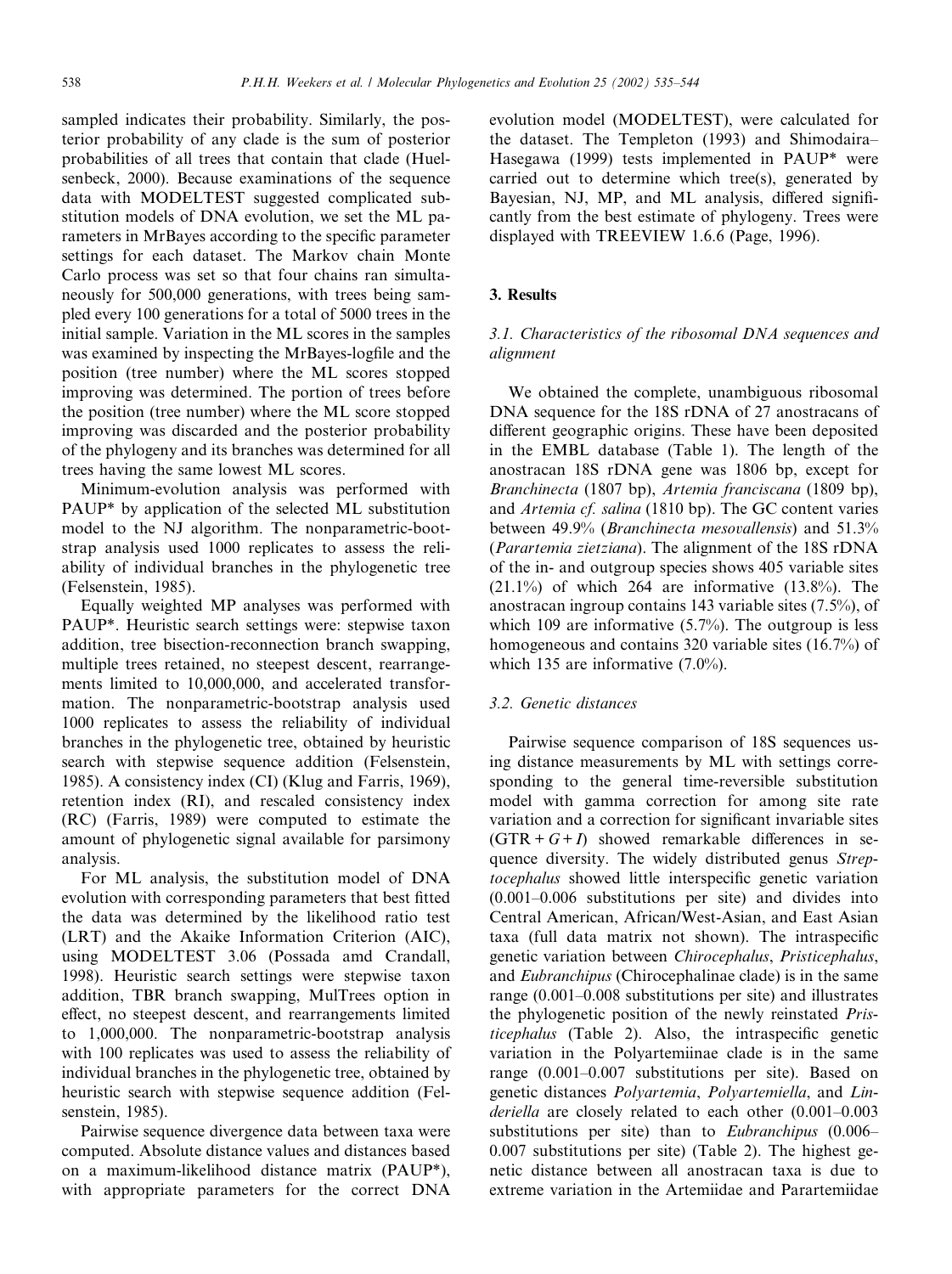Table 2 Pairwise sequence comparison of selected taxa

|                               | <b>Bsc</b> | Bwo        | Tpl  | Tme  | Dbr  | $Cd-S$ | $Cd-F$                   | Ebu  | Ese      | Pjo  | Lsa  | Pfo  | Pha  | Bli  | <b>B</b> me |
|-------------------------------|------------|------------|------|------|------|--------|--------------------------|------|----------|------|------|------|------|------|-------------|
| Branchipus schaefferi         |            |            | 24   | 23   | 24   | 29     | 26                       | 26   | 26       | 25   | 26   | 26   | 22   | 28   | 27          |
| Branchipodopsis wolffi        | 0.22       |            | 26   | 25   | 26   | 27     | 24                       | 24   | 24       | 23   | 24   | 24   | 20   | 24   | 23          |
| Thamnocephalus platyurus      | 1.40       | l.52       | -    | 11   | 16   | 33     | 28                       | 32   | 32       | 29   | 30   | 32   | 28   | 34   | 34          |
| Thamnocephalus mexicanus      | 1.33       | $\pm 4.5$  | 0.62 |      | 14   | 30     | 27                       | 30   | 30       | 27   | 28   | 28   | 28   | 34   | 34          |
| Dendrocephalus brasiliensis   | 1.40       | 1.53       | 0.92 | 0.80 | -    | 34     | 29                       | 33   | 33       | 29   | 31   | 33   | 28   | 35   | 35          |
| Chirocephalus diaphanus (Sp.) | 1.71       | .59        | 1.99 | .78  | 2.04 | -      | 5                        | 14   | 14       | 9    | 12   | 14   | 12   | 21   | 22          |
| Chirocephalus diaphanus (Fr.) | 1.53       | .40        | 1.67 | .60  | 1.73 | 0.28   | $\overline{\phantom{a}}$ | 9    | 9        | 4    | 8    | 10   | 7    | 16   | 17          |
| Eubranchipus bundyi           | 1.52       | 1.39       | 1.92 | 1.78 | 1.98 | 0.80   | 0.51                     | -    | $\Omega$ | 6    | 13   | 11   | 9    | 17   | 18          |
| Eubranchipus serratus         | 1.52       | 1.39       | 1.92 | 1.78 | 1.98 | 0.80   | 0.51                     | 0.00 |          | 6    | 13   | 11   | 9    | 17   | 18          |
| Pristicephalus josephinae     | 1.46       | .34        | 1.73 | .59  | 1.73 | 0.51   | 0.22                     | 0.34 | 0.34     |      | 10   | 8    | 5    | 16   | 17          |
| Linderiella santarosae        | 1.53       | $\vert$ 41 | 1.81 | -67  | 1.87 | 0.68   | 0.45                     | 0.74 | 0.74     | 0.57 |      | C    | 5    | 12   | 13          |
| Polyartemia forcipata         | 1.53       | l .41      | 1.94 | .67  | 1.99 | 0.80   | 0.57                     | 0.63 | 0.63     | 0.45 | 0.11 |      | 5    | 12   | 13          |
| Polvartemiella hazeni         | 1.28       | 1.16       | 1.68 | .66  | 1.67 | 0.68   | 0.39                     | 0.51 | 0.51     | 0.28 | 0.28 | 0.28 |      | 11   | 12          |
| Branchinecta lindahli         | 1.65       | .40        | 2.05 | .97  | 2.11 | 1.21   | 0.92                     | 0.97 | 0.97     | 0.91 | 0.68 | 0.68 | 0.62 |      | 3           |
| Branchinecta mesovallensis    | 1.58       | 1.34       | 2.04 | .96  | 2.10 | 1.27   | 0.97                     | 1.03 | 1.03     | 0.97 | 0.74 | 0.74 | 0.68 | 0.17 |             |

Note. Above the diagonal are absolute nucleotide differences. Below the diagonal are distances in substitutions per 100 sites. Distance measurements are by maximum-likelihood with setting corresponding to the GTR +  $G+I$  model, as determined by MODELTEST. Number of substitution types is 6; substitution rate matrix  $(0.8964, 2.284, 1.226, 0.7373,$  and 5.344); assumed nucleotide frequencies  $(A = 0.25025, C = 0.24576,$  $G = 0.27114$ , and  $T = 0.23284$ ); among-site rate variation (proportion of invariable sites = 0.548547, distribution of rates at variable sites = gamma (continuous) with shape parameter  $(\alpha) = 0.657999$ ).

(0.040–0.06 substitutions per site), which is more than twice as high as for the other anostracans (0.0–0.020 substitutions per site).

#### 3.3. Phylogenetic analysis

As outgroup, we used two representatives of the same sub-class but of a different order; Lepidurus packardi (Notostraca) and Limnadia lenticularis (Conchostraca), together with two representatives of the sub-class Malacostraca, Raninoides louisianensis, and Oedignathus inermis (both Decapoda). The alignment of in- and outgroup taxa contained 1918 aligned positions; 405 sites were variable, 264 of which were phylogenetically informative.

Bayesian inference analysis (ML comparisons using a Markov chain Monte Carlo method) produced a phylogenetic tree with statistical probabilities. Several major and minor clades are well supported (Fig. 1). The anostracans are a monophyletic group with high support (BPS = 100). The well-separated clade of the Artemiidae and Parartemiidae, with high support  $(BPS = 100)$ , is the sister group to all other anostracans. The remaining clade is composed of several wellresolved subclades with high Bayesian probability support, each representing an anostracan family (Fig. 1).

The NJ analysis with distance measurement set to maximum likelihood used a gamma correction for among site rate variation and a correction for significant invariable sites  $(GTR + G + I)$ , with the following values:  $R = (0.8964, 2.284, 1.226, 0.7373, 5.344)$ , proportion of invariable sites  $P_{\text{inv}} = 0.548547$ , and gamma shape parameter  $= 0.657999$ . The analysis showed that the anostracans are a monophyletic group  $(BS = 97)$  (Fig. 2).

The Artemiidae/Parartemiidae clade  $(BS = 100)$  is sister group to all other anostracans. Well-defined clades for Streptocephalidae (BS = 97), Tanymastigidae (BS = 90), Branchipodidae (BS = 95), Thamnocephalidae (BS = 99), Branchinectidae ( $BS = 100$ ), and Chirocephalidae  $(BS = 100)$  are evident. *Dendrocephalus* clusters with Thamnocephalus, and Pristicephalus josephinae (formerly named Chirocephalus by Brtek, 1966) clusters with Eubranchipus, suggesting that the taxa in each cluster are related, although well separated. Chirocephalidae are sister to Branchinectidae, showing a deep branching monophyletic clade with high bootstrap support  $(BS = 100)$ . Chirocephalidae shows two major clades, the Polyartemiinae and the Chirocephalinae, although they are not supported by bootstrap confidence  $(BS = 55)$ . P. josephinae emerges as more closely related to Eubranchipus serratus and E. bundyi, although weakly supported by bootstrap support  $(BS = 66)$ . Although full resolution of some genera was not obtained, neighborjoining clustering is still indicative of the relatedness between anostracan families.

The MP analysis with heuristic search resulted in 169 most parsimonious trees (MPTs) of 646 steps (CI  $=$ 0.7663,  $RI = 0.8124$ , and  $RC = 0.6225$ ). The bootstrap 50% majority-rule consensus tree is presented in Fig. 2 and shows an almost identical topology as the NJ tree. Only few minor topological changes occurred. Several major and minor clades within the anostracans are well supported; the group is monophyletic with high MP bootstrap support  $(BS = 100)$ . The Artemiidae/Parartemiidae clade ( $BS = 94$ ) is sister group to all other anostracans. Most of the remaining families form wellseparated clades of high bootstrap support  $(BS > 89)$ , except Tanymastigidae  $(BS = 58)$ . The phylogenetic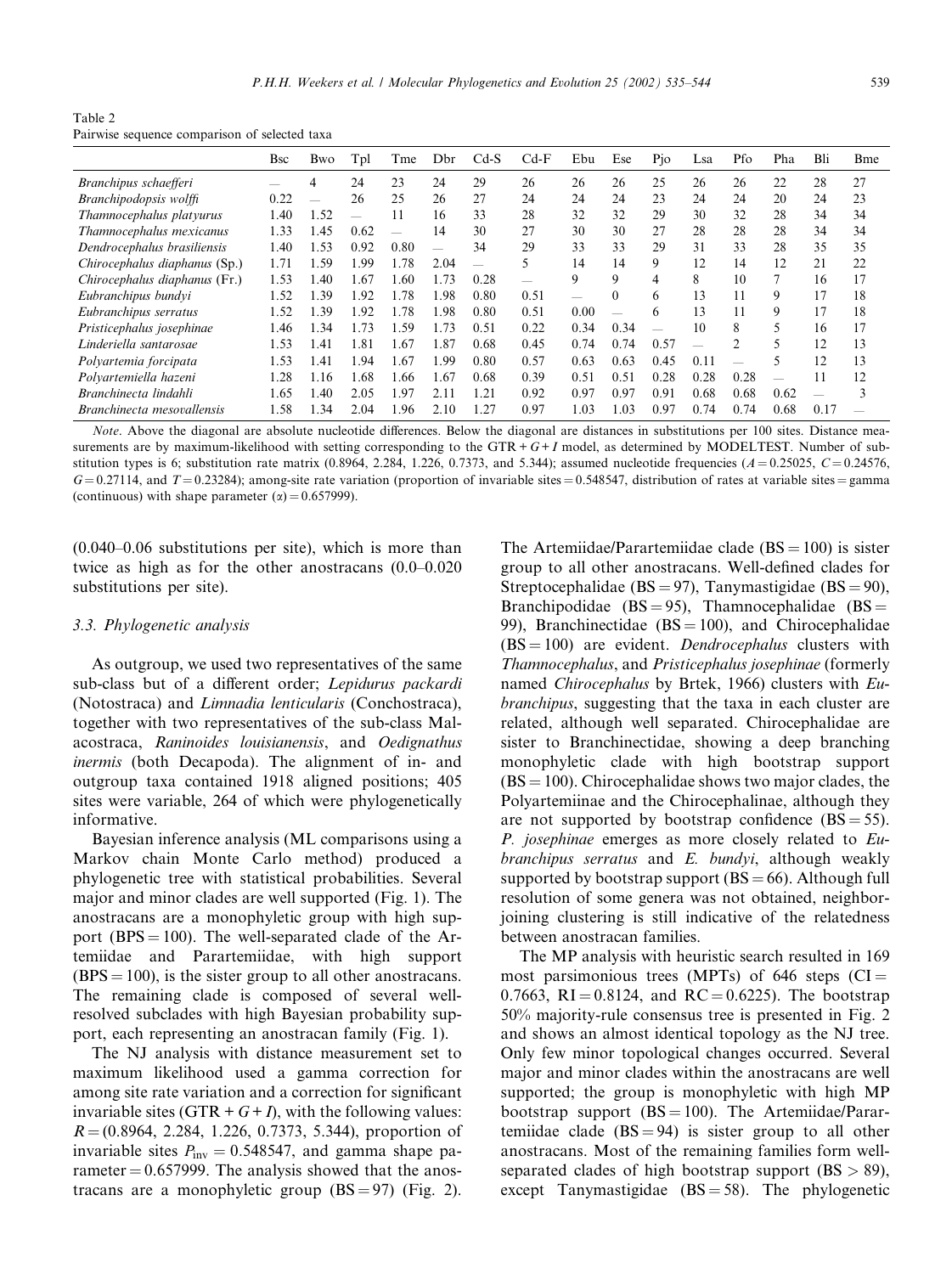

Fig. 1. Estimate of the anostracan phylogeny, based on 18S ribosomal DNA sequences; consensus tree for Bayesian and ML methods. Settings of the ML parameters in MrBayes as determined by MODELTEST are: "lset basefreq = empirical" (empirically determined base frequencies), "nst = 6"  $(GTR + G + I \text{ model})$ , "revmat = estimate" (parameters estimated from the dataset), "rates = gamma" (site-specific rate variation drawn from the gamma distribution), "shape =  $0.657999$ " (gamma shape parameter), and "outgroup = R. louisianensis". In the initial sample were 5000 trees and the point of stationary ML scores ''burnin'') was after 1500 trees. The first 1500 trees were discarded and the posterior probability of the phylogeny was determined from 4500 trees. A 50% majority-rule consensus tree with Bayesian probability values were calculated in PAUP\* using the 4500 trees with lowest ML scores, rooted with Lepidurus packardi, Limnadia lenticularis, Raninoides louisianensis, and Oedignathus inermis as outgroups. The ML analysis with GTR + G + I, gamma correction,  $R = (0.8964, 2.284, 1.226, 0.7373,$  and 5.344), Pinv = 0.548547, and gamma shape parame $ter = 0.657999$  generated a tree with a log likelihood of  $-6124.58138$ . The numbers along the branches indicate Bayesian support (first number) and ML (second number) bootstrap support, and are expressed as percentage.

position of the latter is not resolved satisfactorily. Although Chirocephalinae seems to be a well-defined clade  $(BS = 72)$ , the relationship between Chirocephalinae and Polyartemiinae still suffers from poor resolution. However, sister group relationships for taxa within Polyartemiinae and Chirocephalinae, and also between Polyartemiinae and Chirocephalinae, were suggested by all MPTs.

Based on the results of MODELTEST LRT and AIC evaluations, ML analysis was performed with the general time-reversible substitution model, using gamma correction for among site rate variation and a correction for significant invariable sites  $(GTR + G + I)$ , with the following values:  $R = (0.8964, 2.284, 1.226, 0.7373,$  and 5.344), proportion of invariable sites  $P_{\text{inv}} = 0.548547$ , and gamma shape parameter  $= 0.657999$ . The analysis resulted in a tree (Ln likelihood  $= -6124.58138$ ) with an

almost identical topology as the Bayesian tree and with high ML bootstrap support  $(BS > 85)$  for the clades representing the anostracan families (Fig. 1). Again, the Artemiidae/Parartemiidae clade ( $BS = 99$ ) is sister group to all other anostracans. Although the relationship between the Streptocephalidae, Branchipodidae, and Thamnocephalidae ( $BS = 26$ , 38, 41), and within Chirocephalinae ( $BS = 61$ ) and Polyartemiinae ( $BS = 27$ ), suffers from poor resolution, sister group relationships for taxa within Polyartemiinae and Chirocephalinae, between Polyartemiinae and Chirocephalinae, and between Branchinectidae and Chirocephalidae are suggested.

In general, the trees obtained from the Bayesian inference and ML methods showed identical topologies (Fig. 1). The trees from the NJ and MP methods showed almost identical topologies (Fig. 2) and a visual comparison (Figs. 1 and 2) of all methods showed that only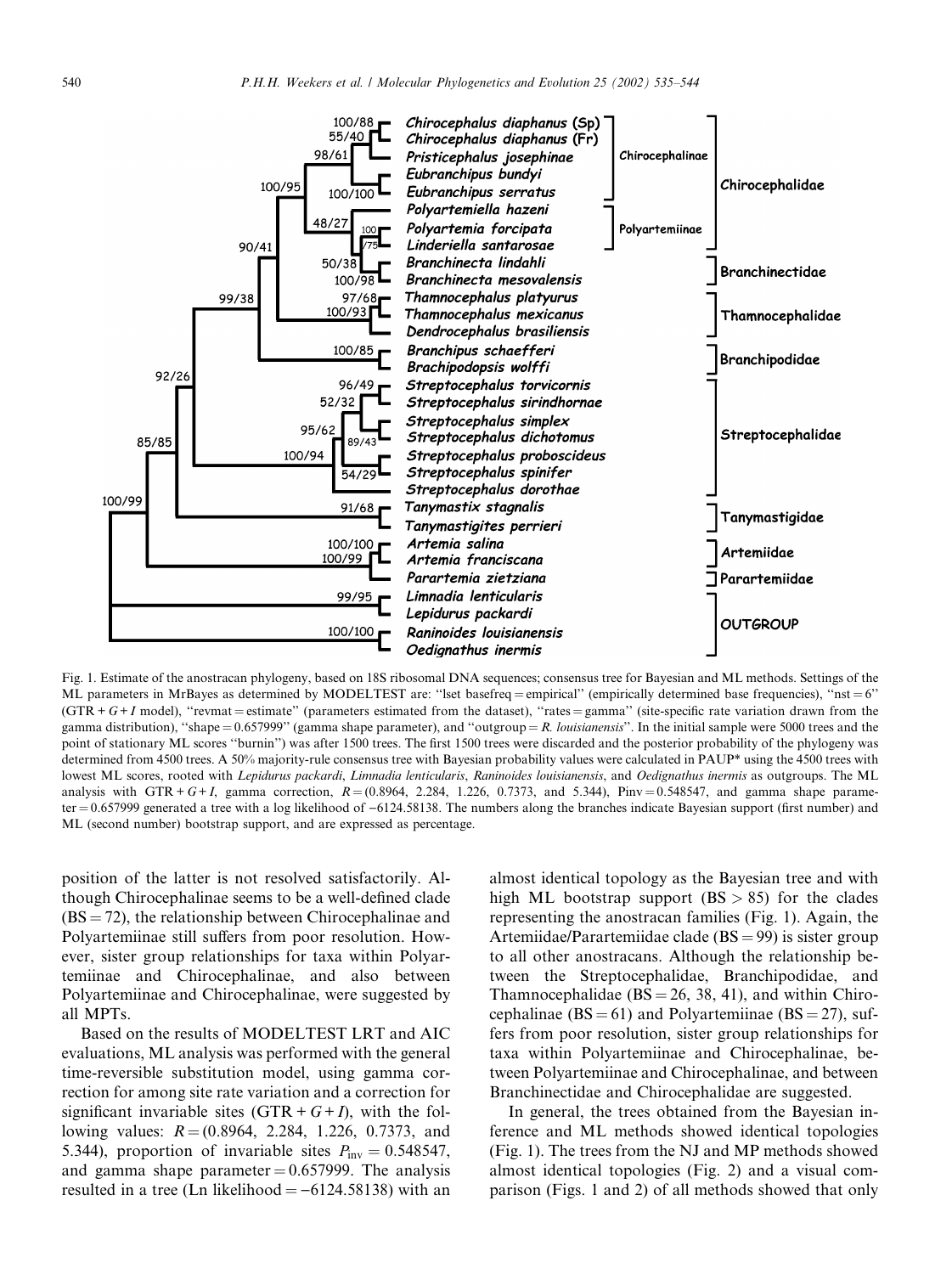

Fig. 2. Estimate of the anostracan phylogeny, based on 18S ribosomal DNA sequences; consensus tree for MP and NJ methods. The MP analysis generated 169 most parsimonious trees (MPTs) of 646 steps (CI =  $0.7663$ , RI =  $0.2337$ , RC =  $0.6225$ ). Bootstrap method with heuristic search, stepwise taxon addition, TBR branch swapping, MULTREES option, no steepest descent, rearrangements limited to 10,000,000, and accelerated transformation. The ME analysis used the optimality criterion distance, a bootstrap method with NJ search, ties broken randomly, and distance measure set to maximum likelihood using the data as determined by MODELTEST. The numbers along the branches indicate MP (first number) and ME (second number) bootstrap support, and are expressed as percentage. The different topologies for the Tanymastigidae/Streptocephalidae clade from the NJ analysis are shown as an inset, indicated by NJ.

few minor topological changes occurred. Table 3 presents the results of the Templeton and Shimodaira– Hasewaga tests as an attempt to identify the statistically best topology. The two tests that compared the various estimates of molecular phylogeny were not conclusive. The Templeton test indicated that the MP topologies

were the most robust, with ML and Bayesian methods as second best. However, the SH-test indicated that the ML (heuristic) and Bayesian methods were the most robust, followed by ML (bootstrap) and MP methods. In all tests, the NJ methods were significantly worse (Table 3).

Table 3

Summary of the Templeton (1993) and Shimodaira–Hasegawa (1999) tests for different estimates of anostracan phylogeny

| Tree method       | Templeton test |         |         | Shimodaira-Hasewaga test |                   |            |  |
|-------------------|----------------|---------|---------|--------------------------|-------------------|------------|--|
|                   | Length         | z value | P value | $-\ln L$ scores          | $\Delta$ ln L     | P scores   |  |
| NJ (heuristic)    | 647            | 0.3780  | 0.7055  | 6135.67579               | 11.09441          | 0.34(0.33) |  |
| NJ (bootstrap)    | 647            | 0.4472  | 0.6547  | 6130.30720               | 5.72582           | 0.60(0.59) |  |
| $MP$ (heuristic)* | 646            | (Best)  |         | 6129.94274 (6127.79850)  | 5.36136 (3.21417) | 0.65(0.79) |  |
| MP (bootstrap)    | 646            | 0.0000  | 1.0000  | 6133.68903               | 9.10765           | 0.42(0.40) |  |
| ML (heuristic)    | 647            | 0.3015  | 0.7630  | 6124.58138               | (Best)            |            |  |
| ML (bootstrap)    | 647            | 0.3333  | 0.7389  | 6128.20642               | 3.62504           | 0.69(0.68) |  |
| MrBayes           | 647            | 0.3015  | 0.7630  | 6124.58138               | 0.00000           | 0.79(0.80) |  |

Note. \*Indicates that there is a difference in log-likelihood scores when the SH-test was performed using parsimony (first number) or likelihood (second number) scores on the best MP topology found by heuristic search.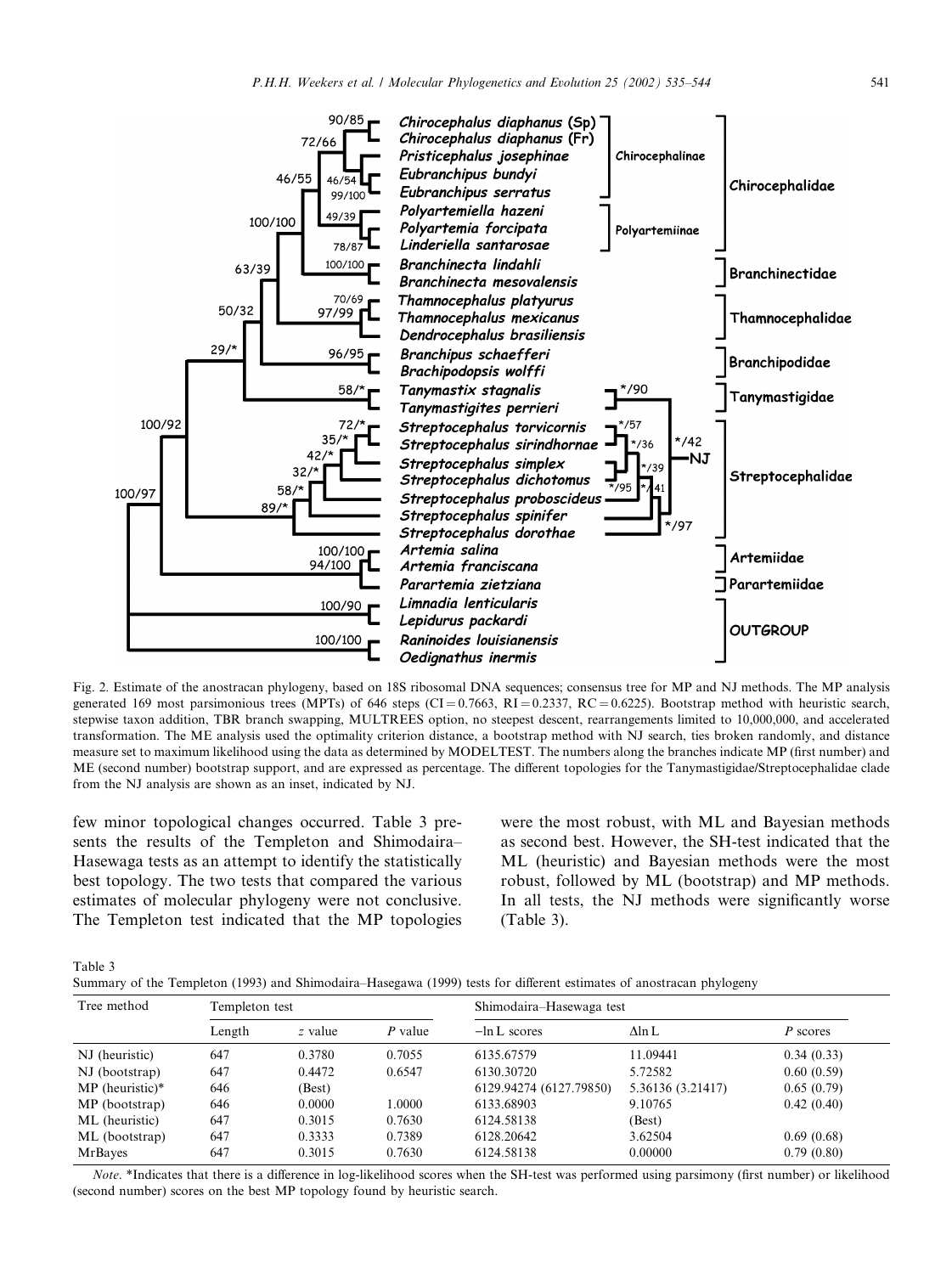## 4. Discussion

#### 4.1. Sequence variation and genetic distances

The 18S rDNA gene varies in length from 1806 to 1810 bp and in GC content from 49.9% to 51.3%. Both values are within the normal range for crustaceans available from the GenBank/EMBL database and literature (Crease and Taylor, 1998; Spears and Abele, 1997; Spears et al., 1994).

It is interesting to compare genetic distances within and among taxa to determine whether a given group of anostracans has diverged, on average, more or less than others. The divergence values among members of the Anostraca vary up to 0.060 substitutions per site (data not shown). The highest genetic distance between all anostracan taxa is caused by extreme variation in the Artemiidae and Parartemiidae (0.040–0.06 substitutions per site), which is more than twice as high as for the other anostracans (0.0–0.020 substitutions per site). They form two basic clades which, based on their difference in genetic distances, should be raised to suborder level. The lowest variation in genetic distance is within Streptocephalidae (0.001–0.006 substitutions per site; data not shown), although they originate from different geographic areas. The genetic distances between taxa belonging to Chirocephalidae (Table 2), combined with a distinctive morphology and ecology, can be helpful in phylogenetically positioning these species.

#### 4.2. Phylogenetic analysis

Previous workers used morphology alone to classify anostracans, starting with Daday (1910). Linder (1941) refined his classification, moving many genera in and out of Daday's families. Brtek (1966) proposed a nine family scheme, mainly by raising one genus (Artemiopsis) to family rank, and creating the Linderiellidae for two other genera, but none of these authors have had a clear idea on the phylogenetic relationship between all these groups. Only recently four anostracan 18S rDNA sequences have been included in a branchiopod phylogeny, briefly indicating phylogenetic relationships among anostracans (Spears and Abele, 2000). More recently, Remigio and Hebert (2000) published a phylogeny of anostracans, based on eight species.

All tree reconstruction methods that we used for identifying the relationships between 27 taxa divide the anostracans into two distinct monophyletic groups. The first consists of the Artemiidae and Parartemiidae, representing saline water taxa; the second contains all freshwater taxa. The same division was also found by Remigio and Hebert (2000), but they did not realize the fundamental division between freshwater and saline water taxa, because they treated the Parartemia as Branchipodidae.

The methods used in the present study show two slightly different tree topologies (Figs. 1 and 2). However, all methods agree that there are well-separated clades, confirmed by high bootstrap support for Artemiidae, Parartemiidae, Tanymastigidae, Streptocephalidae, Branchipodidae, Thamnocephalidae, Branchinectidae, and Chirocephalidae. The support value for a few nodes connecting families is weak and their true phylogenetic relationship remains unsettled. In contrast, Parartemia zietziana, previously considered a subfamily (Parartemiinae) to the Branchipodidae (Belk, 1982; Brtek, 1997), clusters as a sister group to the Artemiidae with high support values. The branch lengths (genetic distances), separating Artemia and Parartemia (0.040–0.06 substitutions per site) from other anostracans, are equal to or exceed those for interordinal relationships elsewhere in branchiopod phylogeny (Spears and Abele, 2000). These findings suggest that the genus Parartemia should be raised to family level (family Parartemiidae) inside a clade of subordinal rank (the Artemiina). These results prompted a re-examination of morphological data and suggests the following characters uniting Artemia and Parartemia, previously deemed unimportant (Linder, 1941): a tendency towards a fusion of the seventh abdominal segment with the telson (both sexes); females; brood pouch short and tending towards development of two lateral lobes; males: second antennae fused only slightly at their base; median article with two rigid wart- or spine-like outgrowths at its inner side, presence of fleshy processes near the middle of the eversible penis (not in all species of Artemia). They define a group of anostracans that vicariate in the saline waters of the world, with the Artemiidae cosmopolitan save in Australia (before the introduction of Artemia there), and the Parartemiidae limited to Australia.

The remainder of the order forms the suborder Anostracina, defined here by default as follows: seventh abdominal segment never fused to telson, brood pouch variously shaped but not bilobed, male antennae variously shaped, fused or not, but not with two small, separate outgrowths on inner side of median article; eversible penis without fleshy process near the middle.

The relationship between Thamnocephalidae and Streptocephalidae as described by Remigio and Hebert (2000), based on a limited number of taxa, is misleading. Our analysis, including a wider range of taxa, shows that the Branchipodidae separate the Thamnocephalidae from the Streptocephalidae. The position of the Tanymastigidae remains unclear, as shown by the different topologies (Figs. 1 and 2). The Bayesian, NJ, MP, and ML methods seem to cluster the Chirocephalidae, Branchinectidae, Thamnocephalidae, and Branchipodidae in one clade, with the Streptocephalidae and Tanymastigidae as their sister groups. The position of the Tanymastigidae varies between analyses (Fig. 1 versus Fig. 2) and there is low support for each topology.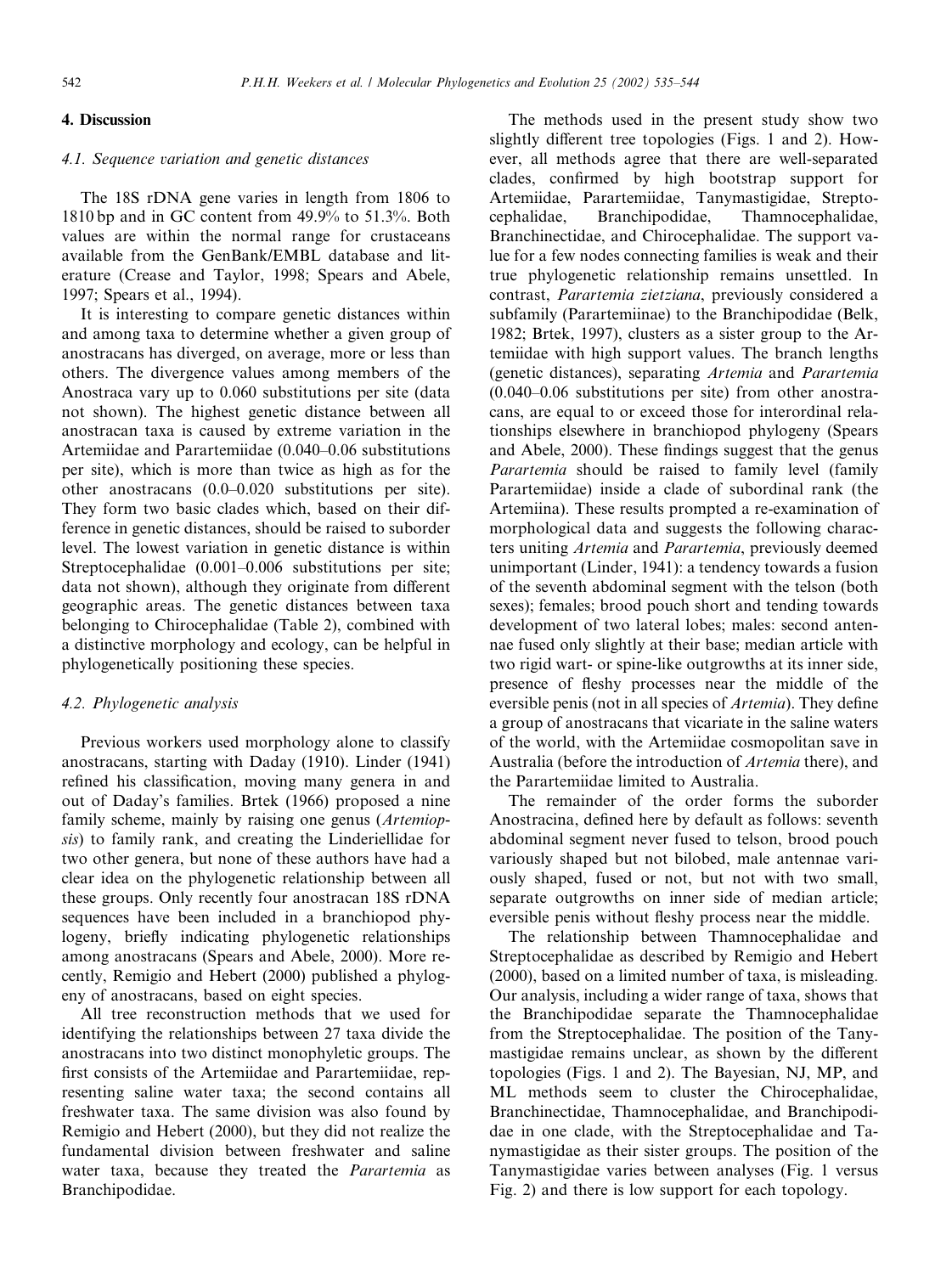The families Branchipodidae and Thamnocephalidae fall in two separate clades; each clade is considered here a family and placed on an equal taxonomic level. Because of tree topology we argue for some further changes in the taxonomy of the anostracans. First, the creation of an additional taxon: Tanymastix stagnalis and Tanymastigites perrieri are placed in a new family, the Tanymastigiidae. Supporting morphological characters (for definitions of terms, see Brendonck, 1995) include proximal 1/3–2/3 of basal joints of antennae fused to form a clypeus from which arise both frontal and ventral clypeal processes. Frontal appendages elaborate and fused medially to form a basal trunk. Second, the suppression of the family Linderiellidae since *Linderiella santarosae* clusters between the genera of the former Polyartemiidae and the three genera form the Subfamily Polyartemiinae of the Chirocephalidae.

Polyartemiella hazeni and Polyartemia forcipata are of special interest because they are morphologically different from all other anostracans in having, respectively, 17 and 19 pairs of thoracic segments and trunk limbs instead of the usual 11. Both Linder (1941) and Dodson and Frey (1991) agree that this morphological difference suggests that they represent their most primitive members. Our results contradict with this hypothesis and show that the Polyartemiinae and Chirocephalinae either combine to form a monophyletic clade the Chirocephalidae with low support, which is sister to the Branchinectidae (Fig. 2), or form a paraphyletic clade including the Branchinectidae as sister group to Polyartemiinae (Fig. 1). Further work is needed to clarify these relationships, as Templeton and Shimodaira–Hasewaga tests gave inconclusive results. However, the monophyly of the Chirocephalidae is confirmed by Remigio and Hebert (2000) who suggested a sister group relationship between Branchinectidae and the Chirocephalidae. This is also supported by morphology: all Polyartemiinae share a rigid medial outgrowth, antennal appendage, from the basal segment of the antenna, whereas in Chirocephalinae this outgrowth is flexible and lamelliform or serrate. We presume that the Chirocephalinae and the Polyartemiinae had a common ancestor, since both share a common double pre-epipodite (sometimes partially fused), as does Artemiopsis, correctly assigned to Chirocephalidae by Remigio and Hebert (2000). From this ancestor, the Polyartemiinae diverged. We presume that the gain of 6 or 8 thoracic segments, along with the 6 or 8 pairs of legs by P. hazeni and P. forcipata, occurred late in the anostracan evolution, since variation in thoracic limb numbers occurs not only in anostracans but also in conchostracans and cladocerans (Olesen, 1998). We speculate that this represents mutations in the homeotic genes (Hox or homeobox genes) and that this mutation was secondarily lost again in *Linderiella*. Although Remigio and Hebert (2000) say that there is no mechanistic explanation for this remarkable morphological flexibility, studies on a number of arthropod homeotic (Hox) genes provide growing evidence for the role of these genes in modulating the repression or development of body segments and their associated appendages. Regarding Chirocephalinae, finally, we find two distinct subclades, one containing *Chirocephalus* proper, and the other Eubranchipus (the two species analysed had an identical gene sequence, suggesting they are very close to each other) and *P. josephinae*. The latter genus, sunk into the synonomy of Chirocephalus by Brtek (1966), must be reinstated. It is closer to *Eubranchipus* than to Chirocephalus. The Eubranchipus Pristicephalus clade shares double pre-epipodites in an advanced state of fusion and has a single outgrowth from the basal segment of A2 in males. The *Chirocephalus* clade has pre-epipodites fused at the base only and two outgrowths from the basal segment of A2 in males.

#### Acknowledgments

We thank the following individuals for kindly providing specimens: Dr. V. Alekseev, St. Petersburg, Russia; Dr. L. Beladjal, Ghent, Belgium; K. Dierkens, Ghent, Belgium; Dr. M. Geddes, Adelaide, Australia; Dr. M. Hamer, Pietermaritzburg, South Africa; Dr. A. Jawahar Ali, Madras, India; E.M. Khattabi, Ghent, Belgium; Dr. A. Maeda-Martínez, La Paz, Mexico; Dr. N. Munuswamy, Chennai, India; Dr. G. Mura, Rome, Italy; Dr. L.L. Nagorskaja, Minsk, Belarus; Dr. L. Sanoamuang, Khon Kaen, Thailand; Dr. D.J. Taylor, Buffalo, USA; Dr. A. Thiéry, Avignon, France. Funding for this study was provided to HJD by Flemish Foundation for Scientific Research (FWO Grant: G-0292000) and to JVF (FWO Grant: G-202394), and by BOF Grant 01105097 of the research fund of Ghent University to JFV.

#### References

- Belk, D., 1982. Branchiopoda. In: Synopsis and Classification of Living Organisms. McGraw-Hill, New York, pp. 174–180.
- Belk, D., Brtek, J., 1997. Supplement to 'Checklist of the Anostraca'. Hydrobiologia 359, 243–245.
- Brendonck, L., 1995. An updated diagnosis of the branchipodid genera (Branchiopoda: Anostraca: Branchipodidae) with reflections on the genus concept by Dubois (1988) and the importance of genital morphology in anostracan taxonomy. Arch. Hydrobiol. 107 (2), 149–186.
- Brtek, J., 1966. Einige Notizen zur Taxonomie der Familie Chirocephalidae Derby, 1910. Annot. Zool. Bot. Bratislava 33, 1–65.
- Brtek, J., 1997. Checklist of the valid and invalid names of the ''large branchiopods'' (Anostraca, Notostraca, Spinicaudata and Laevicaudata), with a survey of the taxonomy of all Branchiopoda. Zborn. Slov. Národn. Múz. Prírodné Vedy. 43, 3-35.
- Crease, T.J., Taylor, D.J., 1998. The origin and evolution of variableregion helices in V4 and V7 of the small-subunit ribosomal RNA of branchiopod crustaceans. Mol. Biol. Evol. 15, 1430–1446.